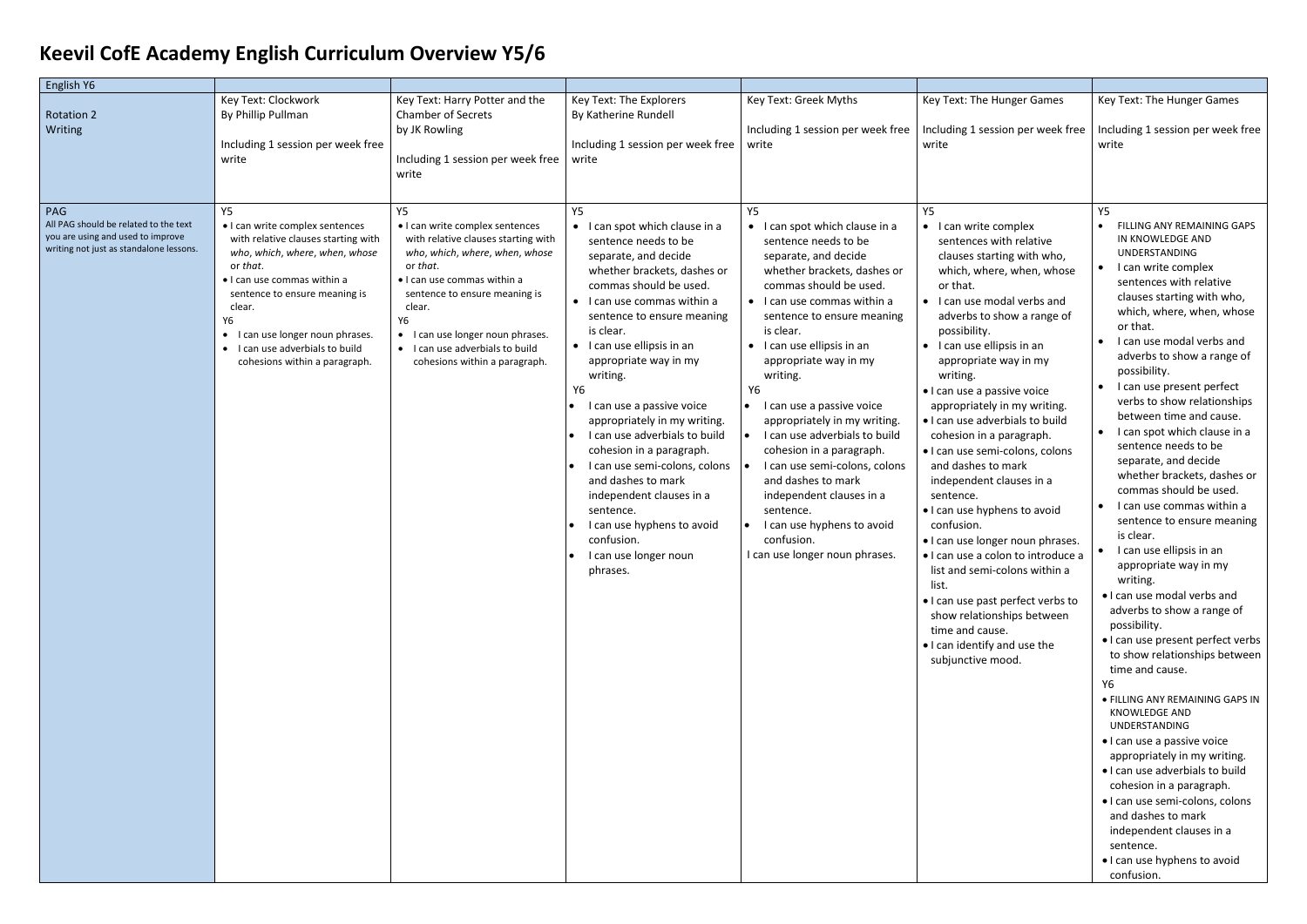|                                          |                                                                                                                                                                                                                                                                                                                                                                                                                                                                                                                                                                                                                                                                                                                                                                                                                                                                                                                 |                                                                                                                                                                           |                                                                                                                                                                                                                                                                                                                                                                                                                                                                                                                                                                                                                                                                                                                                                                                                                                                                                                                 |                                                                                                                                                                                                                 |                                                                                                                                                                                                                                                                                                                                                                                                                                                                                                                                                                                                                                                                                                                                                                                                                                                                                                                 | • I can use longer noun phrases.<br>• I can use a colon to introduce<br>a list and semi-colons within a<br>list.<br>• I can use past perfect verbs to<br>show relationships between<br>time and cause.<br>• I can identify and use the<br>subjunctive mood. |
|------------------------------------------|-----------------------------------------------------------------------------------------------------------------------------------------------------------------------------------------------------------------------------------------------------------------------------------------------------------------------------------------------------------------------------------------------------------------------------------------------------------------------------------------------------------------------------------------------------------------------------------------------------------------------------------------------------------------------------------------------------------------------------------------------------------------------------------------------------------------------------------------------------------------------------------------------------------------|---------------------------------------------------------------------------------------------------------------------------------------------------------------------------|-----------------------------------------------------------------------------------------------------------------------------------------------------------------------------------------------------------------------------------------------------------------------------------------------------------------------------------------------------------------------------------------------------------------------------------------------------------------------------------------------------------------------------------------------------------------------------------------------------------------------------------------------------------------------------------------------------------------------------------------------------------------------------------------------------------------------------------------------------------------------------------------------------------------|-----------------------------------------------------------------------------------------------------------------------------------------------------------------------------------------------------------------|-----------------------------------------------------------------------------------------------------------------------------------------------------------------------------------------------------------------------------------------------------------------------------------------------------------------------------------------------------------------------------------------------------------------------------------------------------------------------------------------------------------------------------------------------------------------------------------------------------------------------------------------------------------------------------------------------------------------------------------------------------------------------------------------------------------------------------------------------------------------------------------------------------------------|-------------------------------------------------------------------------------------------------------------------------------------------------------------------------------------------------------------------------------------------------------------|
| Additional subjects + writing<br>options | Science - Forces and Friction -<br>Non Chronological Report writing, Explanation text                                                                                                                                                                                                                                                                                                                                                                                                                                                                                                                                                                                                                                                                                                                                                                                                                           |                                                                                                                                                                           | Science - Electricity<br>Instructions, report writing                                                                                                                                                                                                                                                                                                                                                                                                                                                                                                                                                                                                                                                                                                                                                                                                                                                           |                                                                                                                                                                                                                 | Science - Materials<br>Non Chronological Report<br>writing, Explanation text                                                                                                                                                                                                                                                                                                                                                                                                                                                                                                                                                                                                                                                                                                                                                                                                                                    | Science-Humans<br>Report writing, Explanation text,<br>Information text                                                                                                                                                                                     |
|                                          | Understanding Christianity: GOD<br>2b.1 - What does it mean if God<br>is holy and loving                                                                                                                                                                                                                                                                                                                                                                                                                                                                                                                                                                                                                                                                                                                                                                                                                        | <b>Understanding Christianity:</b><br>GOSPEL 2b.5 - What would Jesus<br>do?                                                                                               | Discovery RE: SIKHISM Y5 Spring<br>1 - Are Sikh stories important<br>today?<br>DT Biscuit making linked to<br>science changing materials<br>Instructions                                                                                                                                                                                                                                                                                                                                                                                                                                                                                                                                                                                                                                                                                                                                                        | <b>Understanding Christianity:</b><br>SALVATION<br>2b.7 - What difference does the<br>resurrection make for Christians?                                                                                         | Understanding Christianity: GOD<br>2b.1 - What does it mean if God<br>is holy and loving                                                                                                                                                                                                                                                                                                                                                                                                                                                                                                                                                                                                                                                                                                                                                                                                                        | <b>Understanding Christianity:</b><br>GOSPEL 2b.5 - What would Jesus<br>do?                                                                                                                                                                                 |
| Reading                                  | Vocabulary/Word meaning<br>Prior knowledge<br>Associated with the reading<br>Summarise the story so far<br>Teacher reads<br>Children to infer and predict.<br>Think out loud and involve the children through questioning and<br>thinking/feeling/<br>Happening prompts.<br>Read the text in small groups/ pairs using think out loud strategy as<br>they do.<br>(focus on fluency, expression and intonation<br>Model the taught reading skill eg:<br>Skimming/scanning, text-marking or short answer question type.<br>Questions to read and answer (short answer formats)<br>Multiple choice<br>Simple retrieval<br>Ordering<br>True/false<br>Matching<br>Visualisation<br>Find and copy a phrase/word<br>Interrogate the text - discuss purpose,<br>Layout etc<br>Annotate with text features<br>Vocabulary discussion - magpie/ glossary?<br>Children then complete a range of questions based on the text |                                                                                                                                                                           | Vocabulary/Word meaning<br>Prior knowledge<br>Associated with the reading<br>Summarise the story so far<br>Teacher reads<br>Children to infer and predict.<br>Think out loud and involve the children through questioning and<br>thinking/feeling/<br>Happening prompts.<br>Read the text in small groups/ pairs using think out loud strategy as<br>they do.<br>(focus on fluency, expression and intonation<br>Model the taught reading skill eg:<br>Skimming/scanning, text-marking or short answer question type.<br>Questions to read and answer (short answer formats)<br>Multiple choice<br>Simple retrieval<br>Ordering<br>True/false<br>Matching<br>Visualisation<br>Find and copy a phrase/word<br>Interrogate the text - discuss purpose,<br>Layout etc<br>Annotate with text features<br>Vocabulary discussion - magpie/ glossary?<br>Children then complete a range of questions based on the text |                                                                                                                                                                                                                 | Vocabulary/Word meaning<br>Prior knowledge<br>Associated with the reading<br>Summarise the story so far<br>Teacher reads<br>Children to infer and predict.<br>Think out loud and involve the children through questioning and<br>thinking/feeling/<br>Happening prompts.<br>Read the text in small groups/ pairs using think out loud strategy as<br>they do.<br>(focus on fluency, expression and intonation<br>Model the taught reading skill eg:<br>Skimming/scanning, text-marking or short answer question type.<br>Questions to read and answer (short answer formats)<br>Multiple choice<br>Simple retrieval<br>Ordering<br>True/false<br>Matching<br>Visualisation<br>Find and copy a phrase/word<br>Interrogate the text - discuss purpose,<br>Layout etc<br>Annotate with text features<br>Vocabulary discussion - magpie/ glossary?<br>Children then complete a range of questions based on the text |                                                                                                                                                                                                                                                             |
| Spelling                                 | Y5<br>Unit 1 words with silent<br>letter b<br>Special focus words that<br>contain the letter string<br>ough<br>Unit 2 words ending in-ible<br>Unit 3 Words ending able<br>$\bullet$                                                                                                                                                                                                                                                                                                                                                                                                                                                                                                                                                                                                                                                                                                                             | Y5<br>Special focus orange words<br>Unit 4 words with a silent<br>letter t<br>Special focus orange words<br>Unit 5 words ending -ibly, -<br>$\bullet$<br>ably<br>Revision | <b>Y5</b><br>Unit 6 words ending in -ent<br>Special focus orange words<br>Unit 7 words ending in -ence<br>$\bullet$<br>Special focus orange words<br>Revision<br>Y6<br>Unit 5 suffixes<br>$\bullet$                                                                                                                                                                                                                                                                                                                                                                                                                                                                                                                                                                                                                                                                                                             | <b>Y5</b><br>• Unit 8 the ee sound spelt ei<br>• Special focus homophones<br>and other words that are<br>often confused<br>• Uit 9 words ending in -ant, -<br>ance and $-$ ancy<br>• Special focus orange words | Y5<br>Unit 10 words ending shus<br>spelt-cious<br>Special focus orange words<br>Unit 11 words ending in shus<br>spelt-tious<br>Special focus orange words                                                                                                                                                                                                                                                                                                                                                                                                                                                                                                                                                                                                                                                                                                                                                       | <b>Y5</b><br>Revision<br>Assessment<br><b>Y6</b><br>Revision<br>assessment                                                                                                                                                                                  |